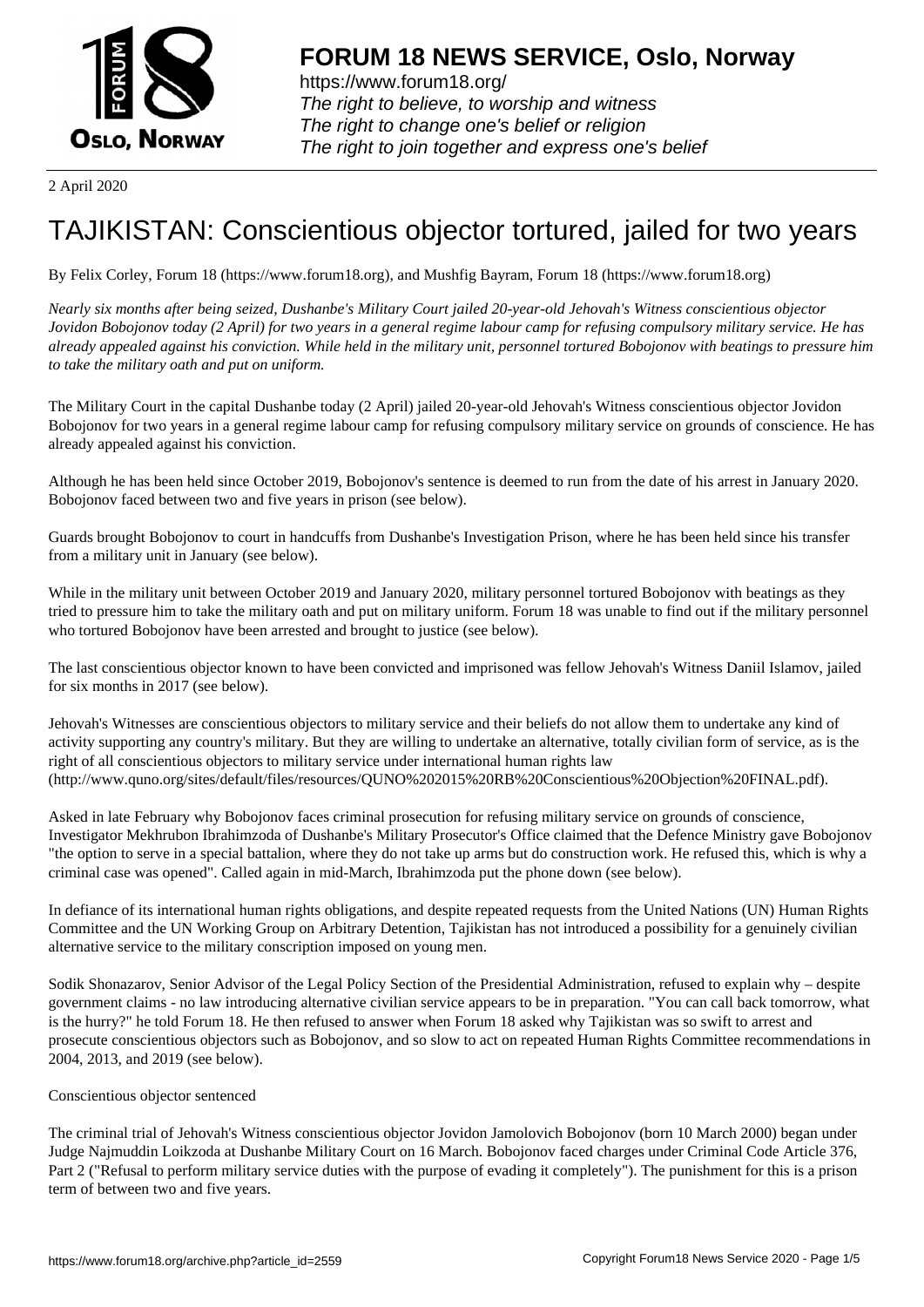postponed until 2 April.

On 2 April, Judge Loikzoda sentenced Bobojonov to two years in a general regime labour camp, the minimum term under Criminal Code Article 376, Part 2. He deemed that the sentence is to run from January 2020, the date of his formal arrest.

The telephone of Judge Loikzoda's assistant went unanswered each time Forum 18 called on 2 April.

"Jovidon was brought to court in handcuffs," a local Jehovah's Witness told Forum 18 from Dushanbe after the verdict was handed down. "The hearing was held in the judge's office, so only his parents and lawyer were able to be present. About 15 of his friends waited outside the court to support him."

Although Bobojonov was reported in February to be "emotionally and physically exhausted" since his kidnapping in October 2019 and forcible transfer first to the military unit and then to the Investigation Prison, the local Jehovah's Witness said he looked well. "He looked better and was smiling today."

Appeal lodged

Although the verdict was only handed down on 2 April, Bobojonov's lawyer the same day lodged an appeal against the conviction and jail term.

The appeal is expected to be heard in mid-April by the Military Collegium of the Supreme Court in Dushanbe, a local Jehovah's Witness told Forum 18.

If he loses that appeal, Bobojonov would still have a further opportunity to appeal to the Presidium of the Supreme Court.

After fellow conscientious objector Daniil Islamov was jailed for six months by a military court in October 2017, he too appealed further. However, the Military Collegium of the Supreme Court rejected his appeal in January 2018 (http://www.forum18.org/archive.php?article\_id=2357) and the Presidium of the Supreme Court rejected his final appeal in March 2018. Islamov was freed in April 2018 after serving his full term.

The time Islamov spent forcibly held in a military unit between April and September 2017 was similarly not offset against his jail term.

"Committed a major crime by refusing to serve in the Armed Forces"

From 4 October 2019, Bobojonov was held in a military unit near Dushanbe pending trial (http://www.forum18.org/archive.php?article\_id=2533) as he refused to bear arms. His requests to do an alternative civilian service, first made in writing on 22 August 2019, were refused.

On 4 October 2019 officers took Bobojonov into custody and escorted him to the Conscription Office, where they detained him. On 6 October 2019, officers sent him against his will by train to military unit 45075 in Rudaki District (http://www.forum18.org/archive.php?article\_id=2533), just south of the capital Dushanbe.

In October 2019, Bobojonov's parents complained about their son's arrest and detention to officials. Among the replies they received was a letter from Major-General Musa Odinazoda, Deputy Chief of the Armed Forces General Staff, claiming that Bobojonov "committed a major crime by refusing to serve in the Armed Forces". (http://www.forum18.org/archive.php?article\_id=2533)

Officials such as Sugd Regional Military Prosecutor Abdukodyr Nurov refused in January 2020 to give any legal grounds to Forum 18 as to why Bobojonov was arrested and taken to a military unit. Asked why Tajikistan will not pass an alternative service law and ignores repeated UN Human Rights Committee recommendations to do so, Nurov shouted "Who are you and why should I answer you?" before putting the phone down. (http://www.forum18.org/archive.php?article\_id=2533)

## Torture in military unit

While conscientious objector Bobojonov was being forcibly held in military unit No. 45075, officials attempted to force him to wear military uniform and take the military oath of allegiance, as they also tried to coerce conscientious objector Daniil Islamov in 2017 to wear military uniform and take the military oath (http://www.forum18.org/archive.php?article\_id=2312). In accordance with Bobojonov's conscientious objection as a Jehovah's Witness to military service he refused to do this. (http://www.forum18.org/archive.php?article\_id=2533)

On one occasion, when Bobojonov refused to put on the military uniform, six military unit members attacked him, Jehovah's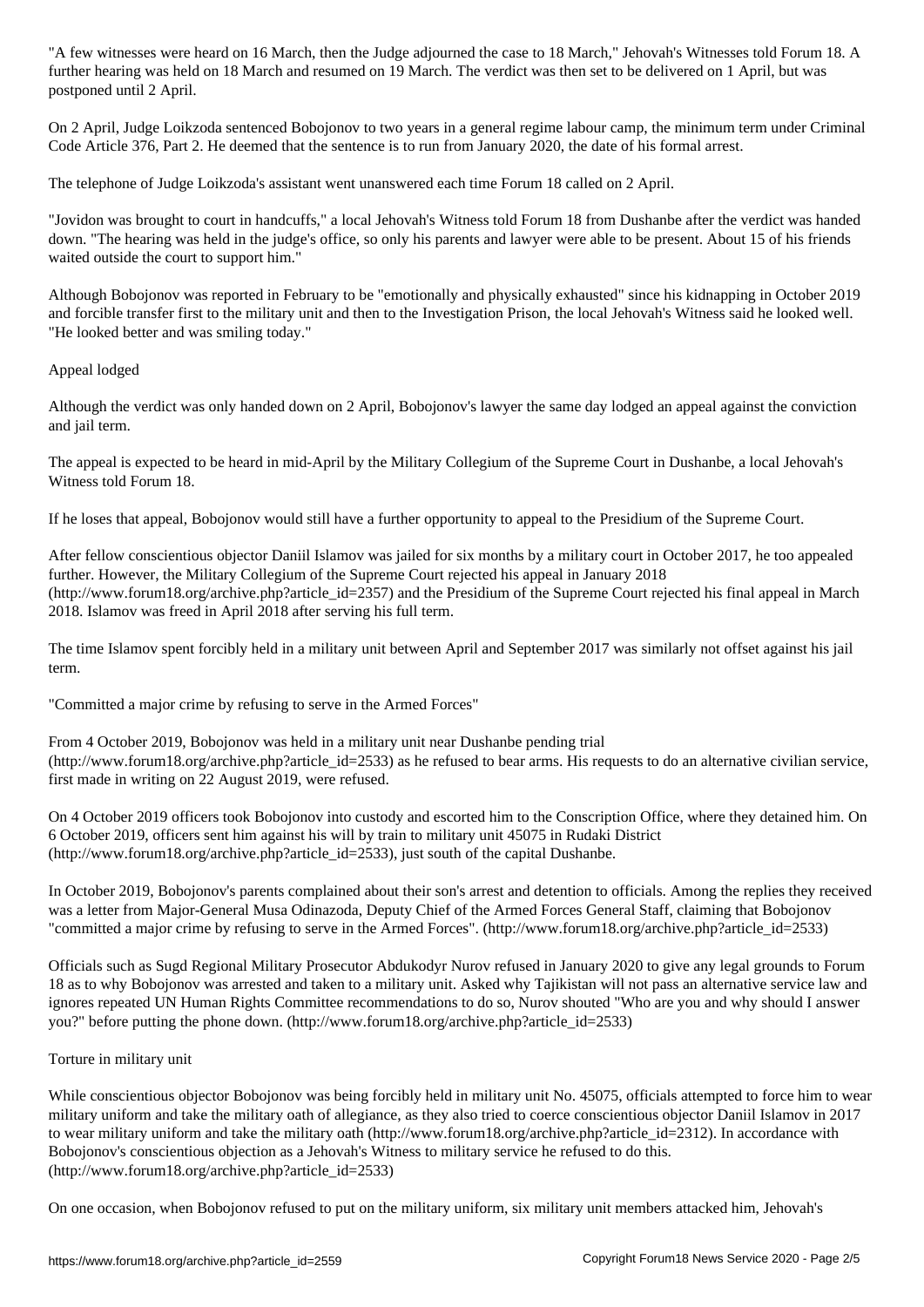The soldiers twisted his arms behind his back and forced him to the ground. Bobojonov's head was pressed with an army boot to the floor, while his neck was clamped with their knees. When he tried to resist, they beat him in the kidneys. The men tried to take off his trousers and put on the military uniform trousers. The more he resisted, the more they pressed on his neck with his knee. Then he passed out.

When Bobojonov woke up, he was bound, Jehovah's Witnesses added. He was seated on a chair but could not keep his balance, so someone held him in the chair so that he would not fall off.

The family were verbally told on 25 January that prisoner of conscience Bobojonov's injuries were the result of "a fall". Dushanbe Garrison Military Prosecutor's Office was claimed to have investigated the torture, but no-one has been arrested or prosecuted for torture.

Forum 18 was unable to find out if the military personnel who tortured Bobojonov have been arrested and brought to justice.

Under the United Nations (UN) Convention against Torture and Other Cruel, Inhuman or Degrading Treatment or Punishment, Tajikistan is obliged to both arrest any person suspected on good grounds of having committed torture and also try them under criminal law which makes "these offences punishable by appropriate penalties which take into account their grave nature".

Criminal charge

On 28 January 2020, Dushanbe's Military Prosecutor's Office opened the case against Bobojonov under Criminal Code Article 376, Part 2 ("Refusal to perform military service duties with the purpose of evading it completely"). The punishment for this is a prison term of between two and five years.

The criminal case – lodged five days after Bobojonov submitted a further written request to be allowed to do an alternative civilian service - was initiated by Colonel J. Odinazoda, Commander of the Defence Ministry's military unit 13003. The case was assigned to Senior Investigator Mekhrubon Ibrohimzoda of Dushanbe's Military Prosecutor's Office.

The Defence Ministry gave Bobojonov "the option to serve in a special battalion, where they do not take up arms but do construction work," Investigator Ibrahimzoda claimed to Forum 18 in February (http://www.forum18.org/archive.php?article\_id=2548). "He refused this, which is why a criminal case was opened." Told that the service Bobojonov was offered is still military and not civilian service, Ibrahimzoda replied: "We do not have a law on civilian service."

Ibrohimzoda of Dushanbe's Military Prosecutor's Office refused to answer when asked why Tajikistan is not implementing its binding international obligations, and why the authorities pursue prosecutions and imprisonments instead of finding amicable solutions before a law is adopted. "I cannot speak for higher authorities who are responsible for adopting laws", he replied.

Ibrohimzoda also refused to comment when asked whether the minimum two year jail term for conscientious objection is severe. "I cannot do anything about it," he replied.

Reached again in mid-March, Ibrohimzoda put the phone down as soon as he heard Forum 18's name. His telephone went unanswered on 2 April after Bobojonov's verdict was handed down.

Shukhrat Makhmadyorzoda, Dushanbe's Military Prosecutor refused to talk to Forum 18 on the case. "I know you were going to call and ask about this," he replied to Forum 18 on 16 March asked why a criminal case had been brought against Bobojonov. However, he refused to discuss the case. "We are not going to talk to you on this. Call the Prosecutor General's Office," he said before putting the phone down.

Transferred to Investigation Prison in Dushanbe

On 28 January, after nearly four months' custody from October 2019 in military unit 45075 (http://www.forum18.org/archive.php?article\_id=2533), Bobojonov was transferred to Dushanbe's Investigation Prison:

Muassisai islohii YaT 9/1

Shahri Dushanbe

kuchai Mirzo Tursunzoda 140

Tajikistan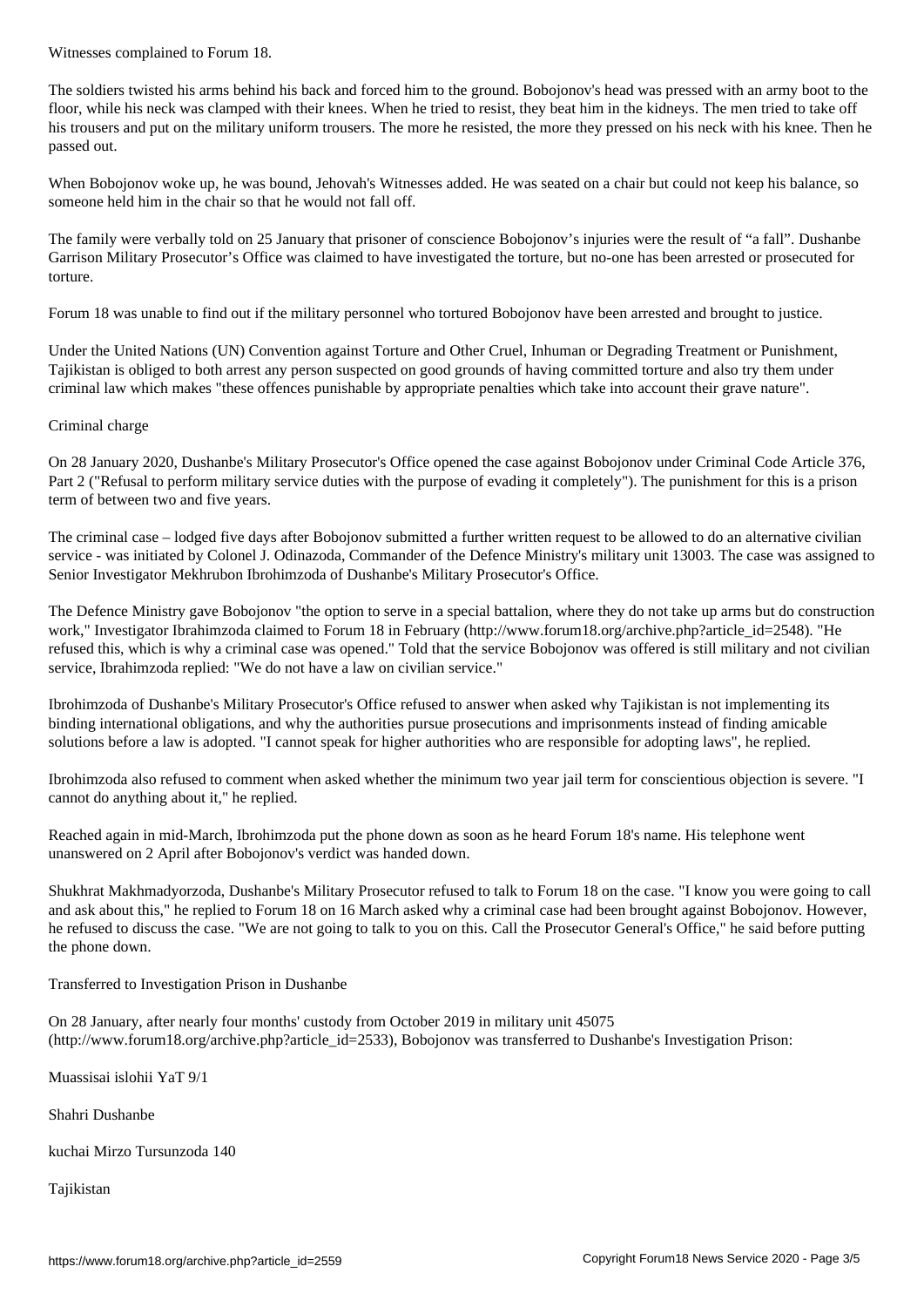Judge Sharifzoda's Assistant, Davlatov (who did not give his first name), told Forum 18 when it called in February that the Judge was busy. Asked why the Judge ordered Bobojonov to be held in pre-trial detention, Davlatov responded: "Because the case is serious and the Judge had all the reasons to give the order." (http://www.forum18.org/archive.php?article\_id=2548)

Following the verdict on 2 April, guards took Bobojonov back in handcuffs to the Investigation Prison. "Jovidon does not yet have a Bible in prison, but his lawyer is hoping to be allowed to hand one over later in the week," a local Jehovah's Witness told Forum 18 from Dushanbe after the verdict was handed down.

No alternative civilian service

Military service of two years is compulsory for almost all able-bodied young men between the ages of 16 and 27.

Article 1 of the November 2000 Universal Military Obligation and Military Service Law includes the provision: "In accordance with the law, a citizen has the right to undergo alternative service in place of military service. The procedure for undergoing alternative service is determined by law". However, no law enacting alternative service has ever been adopted.

Indeed, military comments in 2007 suggested that the ban that year on the Jehovah's Witnesses might be linked to this community's conscientious objection to compulsory military service. (http://www.forum18.org/archive.php?article\_id=2138)

The Working Group on Arbitrary Detention in October 2017 asked for a reply within six months as to "whether any legislative amendments or changes in practice have been made to harmonize the laws and practices of Tajikistan with its international obligations in line with the present opinion". As of 26 February 2020, Tajikistan had not replied to the Working Group.

Instead, conscientious objectors have been jailed, including Daniil Islamov, jailed for six months in 2017 (http://www.forum18.org/archive.php?article\_id=2327). Officials claimed as an excuse that a civilian alternative service law has not been introduced.

On 29 March 2019 Tajikistan claimed to the UN Human Rights Committee that an alternative service law was being prepared. Yet in January 2020 Subhiddin Bakhriddinzoda of the President's National Centre for Law told Forum 18 that "there is no draft law on alternative civilian service ready to present to Parliament". (http://www.forum18.org/archive.php?article\_id=2533)

Bakhriddinzoda claimed that one had been prepared with the involvement of the Presidential Administration, but that it would only be considered after parliamentary elections on 1 March (http://www.forum18.org/archive.php?article\_id=2533).

Muhammadato Sultonov, Parliament's Press Secretary, on 26 February also refused to comment on the issue or put Forum 18 through to any parliamentary deputies.

Sodik Shonazarov, Senior Advisor of the Legal Policy Section of the Presidential Administration, refused to say why Tajikistan had not introduced a genuine alternative civilian service. "You can call back tomorrow, what is the hurry?" he told Forum 18 on 26 February.

Shonazarov of the Presidential Administration refused to answer when Forum 18 asked why Tajikistan was so swift to arrest and prosecute conscientious objectors such as Bobojonov, and so slow to act on repeated Human Rights Committee recommendations in 2004, 2013, and 2019 (http://www.forum18.org/archive.php?article\_id=2533). "Please, call back tomorrow and speak to Zarif Alizoda, who is our Chief," Shonazarov responded. He claimed that Alizoda is "busy, and will be available tomorrow." (END)

Full reports on freedom of thought, conscience and belief in Tajikistan (http://www.forum18.org/archive.php?country=31)

For more background, see Forum 18's Tajikistan religious freedom survey (http://www.forum18.org/archive.php?article\_id=2138)

Forum 18's compilation of Organisation for Security and Co-operation in Europe (OSCE) freedom of religion or belief commitments (http://www.forum18.org/archive.php?article\_id=1351)

Follow us on Twitter @Forum\_18 (http://twitter.com/forum\_18)

Follow us on Facebook @Forum18NewsService (http://www.facebook.com/Forum18NewsService)

All Forum 18 text may be referred to, quoted from, or republished in full, if Forum 18 is credited as the source.

All photographs that are not Forum 18's copyright are attributed to the copyright owner. If you reuse any photographs from Forum 18's website, you must seek permission for any reuse from the copyright owner or abide by the copyright terms the copyright owner